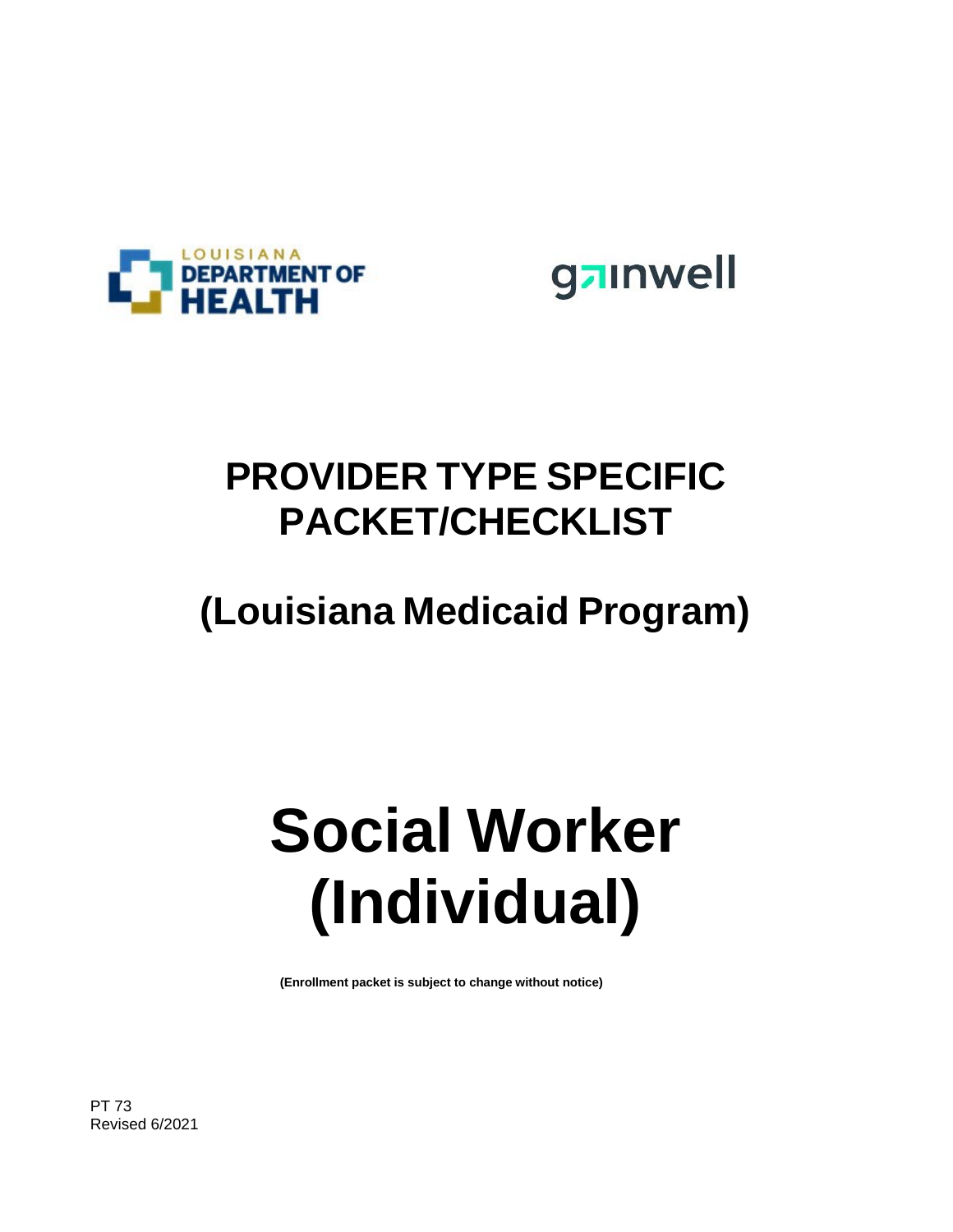### **GENERAL INFORMATION**

Provider Enrollment works on a three-week turnaround time frame. If enrollment requirements are not met, the entire application will be returned for correction and would need to be re-submitted once the corrections are made. Any re-submission of the enrollment packet is subject to additional threeweek turnaround period.

Effective date of enrollment for ROW services will be the date the application is actually worked up by Provider Enrollment.

No billing for 18 months will result in an automatic closure of this provider number, which will require a new enrollment application in order to be re-activated. No notification will be made to the provider regarding automatic closure.

If at any time during enrollment as a Waiver Medicaid provider, the provider has a change of physical address, then the provider must first obtain an updated license indicating the new address, and then submit notification of the change of address along with a copy of the updated license to Gainwell Provider Enrollment (see address on checklist, below).

#### **Assistants are not eligible to enroll in Louisiana Medicaid.**

- Individual Social Worker providers may enroll in Louisiana Medicaid for:
	- o NOW Professional Provider (see PT 06 NOW Professional Provider Type Specific Checklist/Packet)
	- o Medicare Crossover payments
	- o Residential Options Waiver (ROW)
	- o Both Medicare Crossover payments and ROW
- Social Workers may enroll and bill as an Individual Social Worker for the ROW program or they may choose to link to and bill through the following Provider Type agencies:
	- o PT11 Shared Living
	- o PT84 Substitute Family Care Waiver (Host Home)
- Individual Social Workers enrolled for Medicare Crossovers may link to Medicaid-enrolled Rural Health Clinics or Federally Qualified Health Centers, but not Medicaid-enrolled Groups or any other program within Louisiana Medicaid (except in the case of ROW services).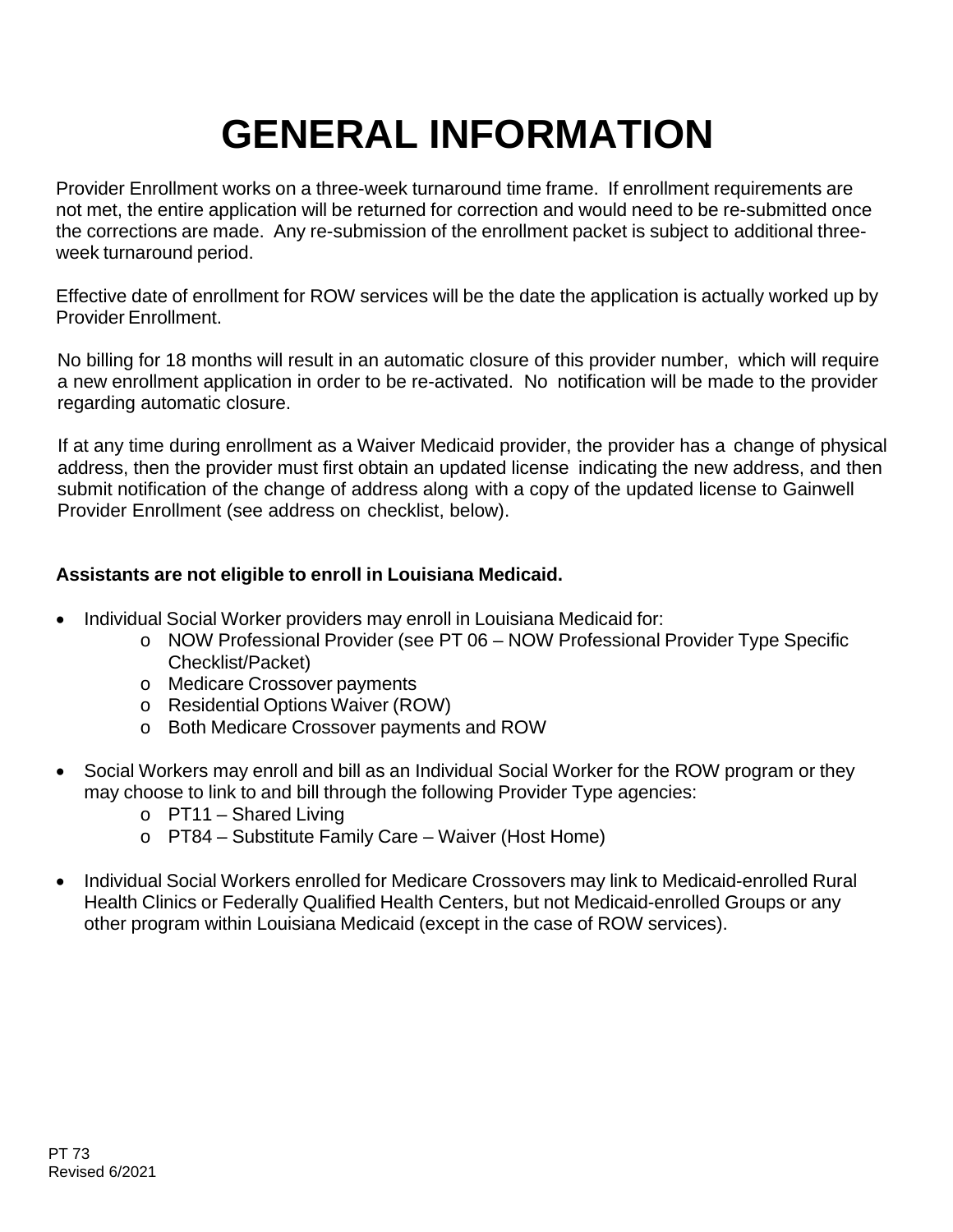# **Waiver service providers are required to comply with all requirements contained in:**

## **1. The provider manuals located at:**

**[https://www.lamedicaid.com/Provweb1/Providermanuals/ProviderManu](https://www.lamedicaid.com/Provweb1/Providermanuals/ProviderManuals.htm) [als.htm](https://www.lamedicaid.com/Provweb1/Providermanuals/ProviderManuals.htm)**

### **And 2. The information located on the LDH/OCDD website at**

**<http://new.dhh.louisiana.gov/index.cfm/subhome/11/n/8>**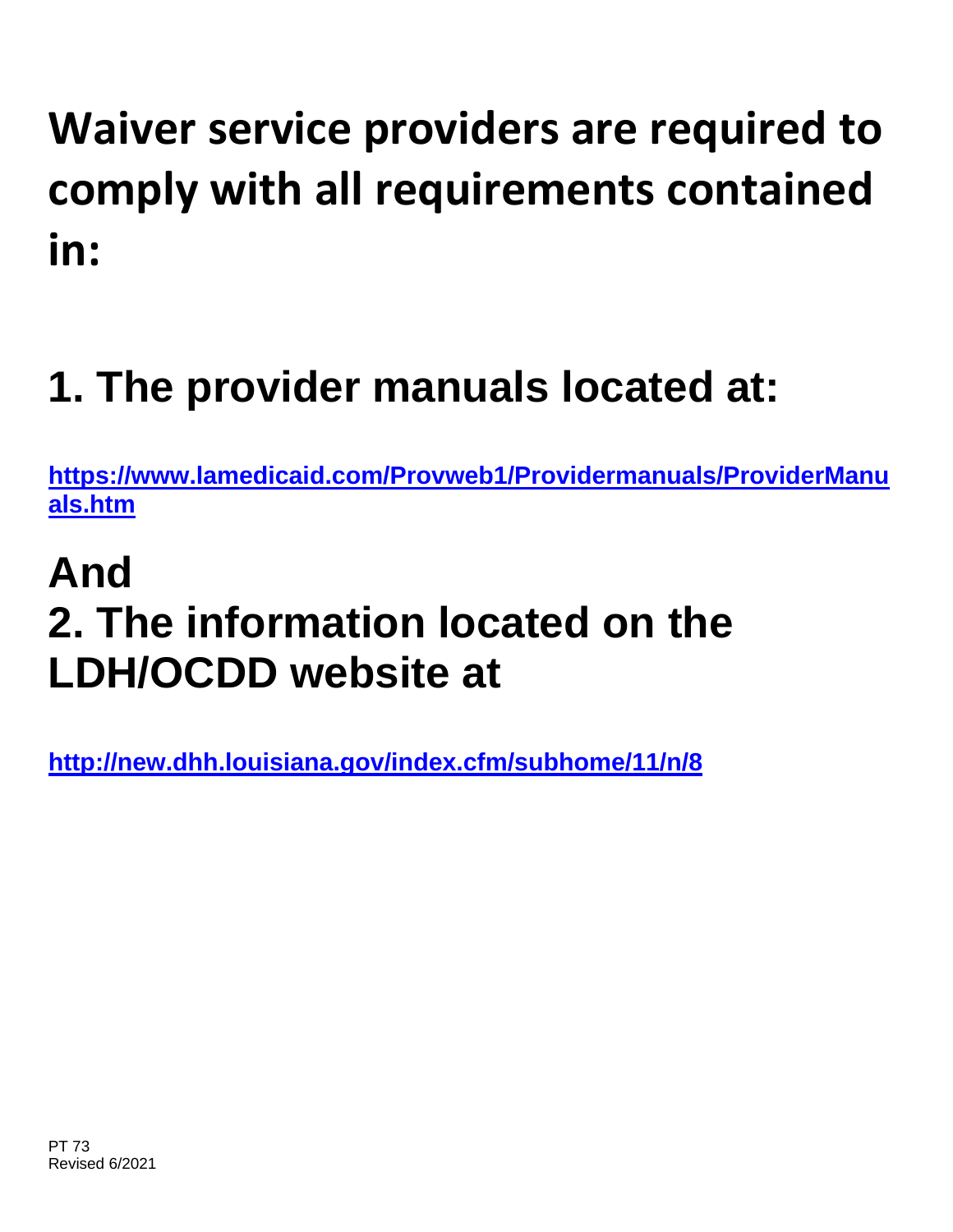### **Social Worker**

#### **CHECKLIST OF FORMS TO BE SUBMITTED**

The following checklist shows all documents that must be submitted to the Gainwell Provider Enrollment Unit in order to enroll in the Louisiana Medicaid Program as an Individual Social Worker provider:

| Completed | <b>Document Name</b>                                                                                                                                                                                                                                                                                                                                                                                    |
|-----------|---------------------------------------------------------------------------------------------------------------------------------------------------------------------------------------------------------------------------------------------------------------------------------------------------------------------------------------------------------------------------------------------------------|
| $\star$   | Completed Individual Louisiana Medicaid PE-50 Provider Enrollment Form.<br>1.                                                                                                                                                                                                                                                                                                                           |
| $\star$   | Completed PE-50 Addendum - Provider Agreement Form (two pages).<br>2.                                                                                                                                                                                                                                                                                                                                   |
| $\star$   | 3.<br>Completed Medicaid Direct Deposit (EFT) Authorization Agreement Form.                                                                                                                                                                                                                                                                                                                             |
| $\star$   | Louisiana Medicaid Ownership Disclosure Information Forms for Individual.<br>4.                                                                                                                                                                                                                                                                                                                         |
|           | 5.<br>Copy of voided check or letter from the bank on bank letterhead verifying the account and routing number for the<br>account to which you wish to have your funds electronically deposited (deposit slips are not accepted).                                                                                                                                                                       |
|           | Copy of a pre-printed document received from the IRS showing both the employer identification number (EIN)<br>6.<br>and the official name as recorded on IRS records (W-9 forms are not accepted).                                                                                                                                                                                                      |
|           | Printout of online medical license verification from the governing license board of your profession. This<br>7.<br>verification must contain the license numbers, the effective date of issuance, and the current status of the license.<br>If requesting retroactive coverage, a license must be submitted that covers that time period. A temporary permit is<br>only good until the expiration date. |
|           | To report "Specialty" for this provider type on Section A of the PE-50, please use Code 73 (Social Worker).<br>8.                                                                                                                                                                                                                                                                                       |

#### **For Linkage to RHCs & FQHCs only:**

| ** | 1. Completed Link/Unlink and Working Relationship Form (if applicable). |
|----|-------------------------------------------------------------------------|
|    |                                                                         |

#### **For ROW Services:**

| $***$ | Completed Link/Unlink and Working Relationship Form.                                                    |
|-------|---------------------------------------------------------------------------------------------------------|
| $***$ | 2. Provider Verification Form for ROW Services.                                                         |
| $***$ | 3. To report "Sub-specialty" for this provider type on Section A of the PE-50 please use Code 4W (ROW). |

\* These forms are available in the **Basic Enrollment Packet for Individuals**.\*\* Forms are included here. *PLEASE USE THIS CHECKLIST TO ENSURE THAT ALL REQUIRED ITEMS ARE SUBMITTED WITH YOUR APPLICATION FOR ENROLLMENT. ATTACHED FORMS MUST BE SUBMITTED AS ORIGINALS WITH ORIGINAL SIGNATURES (NO STAMPED SIGNATURES OR INITIALS)*

> Please submit all required documentation to: **Gainwell Provider Enrollment Unit PO Box 80159 Baton Rouge, LA 70898-0159**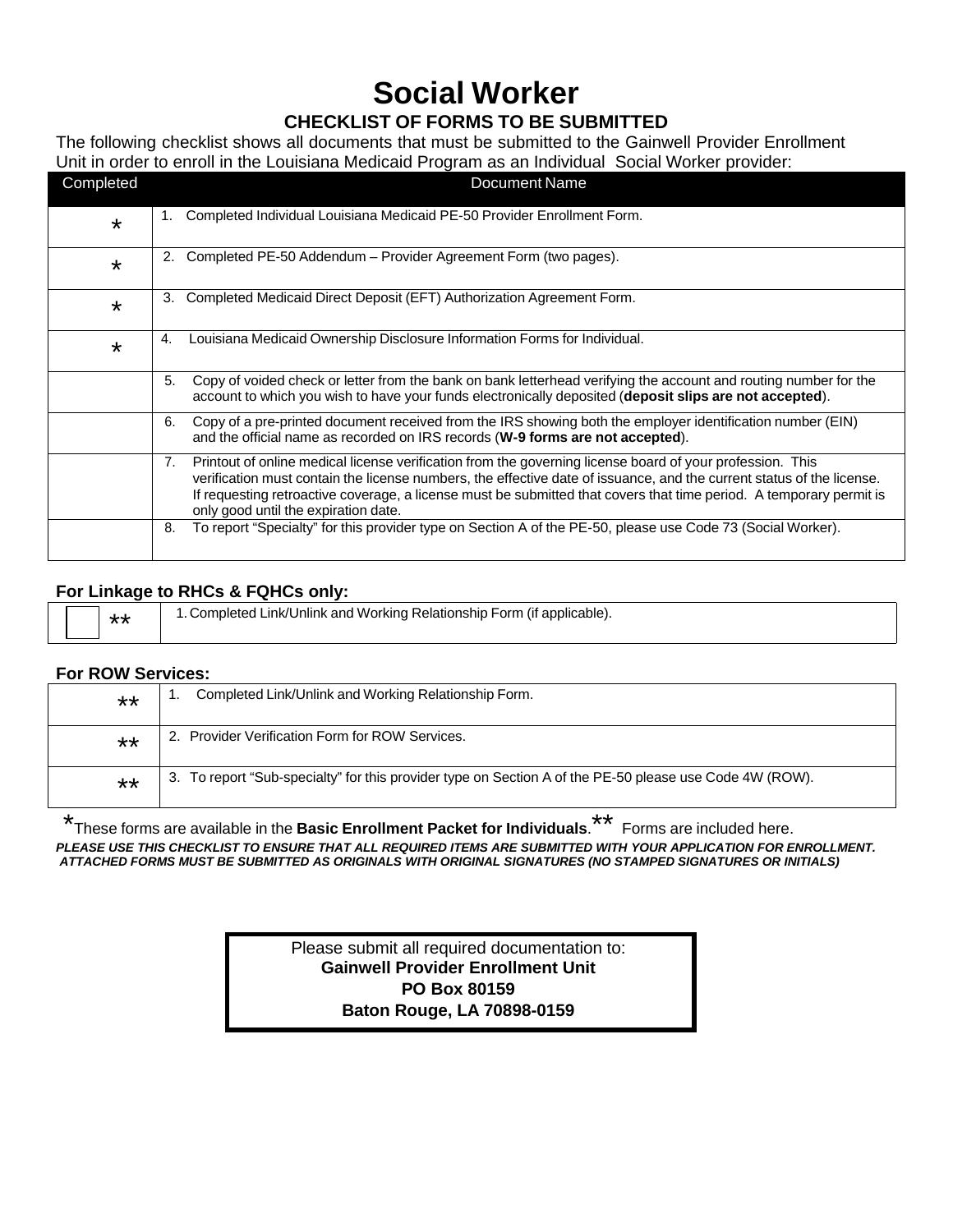### Louisiana Medicaid Link/Unlink and Working Relationship Form

#### *PURPOSE*

This form is used when an individual provider is requesting to be linked to a Professional Group or Entity. The form permits Linkage/Unlinkage for two separate professional groups. When linking to a group, the estimated number of hours is required. The form also serves as documentation that a working relationship exists between an individual and a professional group. For this form to be valid, an **ORIGINAL SIGNATURE AND DATE ARE REQUIRED.**

| Individual Provider Name:                                                            |                                    |  |                        |  |  |  |                        |  |                                    |                                    |  |  |  |  |  |  |  |  |  |
|--------------------------------------------------------------------------------------|------------------------------------|--|------------------------|--|--|--|------------------------|--|------------------------------------|------------------------------------|--|--|--|--|--|--|--|--|--|
| Individual Provider Number:                                                          |                                    |  |                        |  |  |  | LA Medicaid Provider # |  | National Provider Identifier (NPI) |                                    |  |  |  |  |  |  |  |  |  |
|                                                                                      |                                    |  |                        |  |  |  |                        |  |                                    |                                    |  |  |  |  |  |  |  |  |  |
| Professional Group Name:                                                             |                                    |  |                        |  |  |  |                        |  |                                    |                                    |  |  |  |  |  |  |  |  |  |
|                                                                                      |                                    |  | LA Medicaid Provider # |  |  |  |                        |  |                                    | National Provider Identifier (NPI) |  |  |  |  |  |  |  |  |  |
| <b>Professional Group Provider</b><br>Number:                                        |                                    |  |                        |  |  |  |                        |  |                                    |                                    |  |  |  |  |  |  |  |  |  |
| <b>LINK</b>                                                                          | Effective<br>Date:                 |  |                        |  |  |  | <b>UNLINK</b>          |  | Date:                              | Termination                        |  |  |  |  |  |  |  |  |  |
| Approximate Number of Hours Worked at this<br>Group Per Week, if linking. (required) |                                    |  |                        |  |  |  |                        |  |                                    |                                    |  |  |  |  |  |  |  |  |  |
|                                                                                      | Professional Group Name:           |  |                        |  |  |  |                        |  |                                    |                                    |  |  |  |  |  |  |  |  |  |
|                                                                                      | <b>Professional Group Provider</b> |  | LA Medicaid Provider # |  |  |  |                        |  | National Provider Identifier (NPI) |                                    |  |  |  |  |  |  |  |  |  |
| Number:                                                                              |                                    |  |                        |  |  |  |                        |  |                                    |                                    |  |  |  |  |  |  |  |  |  |
| <b>LINK</b>                                                                          | Effective<br>Date:                 |  |                        |  |  |  | <b>UNLINK</b>          |  | Date:                              | Termination                        |  |  |  |  |  |  |  |  |  |
| Approximate Number of Hours Worked at this<br>Group Per Week, if linking. (required) |                                    |  |                        |  |  |  |                        |  |                                    |                                    |  |  |  |  |  |  |  |  |  |
| <b>Contact Person for questions</b><br>regarding this form:                          |                                    |  |                        |  |  |  |                        |  |                                    |                                    |  |  |  |  |  |  |  |  |  |
| <b>Contact Person Phone Number:</b>                                                  |                                    |  |                        |  |  |  |                        |  |                                    |                                    |  |  |  |  |  |  |  |  |  |

#### *WORKING RELATIONSHIP AGREEMENT*

I am a medical professional who has a contractual agreement to see patients for the above named professional group(s). I have recorded the approximate number of hours to be worked at each group per week in the space(s) provided above. (I understand that upon request I must provide DHH a copy of the written contractual agreement.)

**Print Individual Provider's Name Individual Provider's Signature Date**

**Original signature only – colored ink (please don't use black ink)**